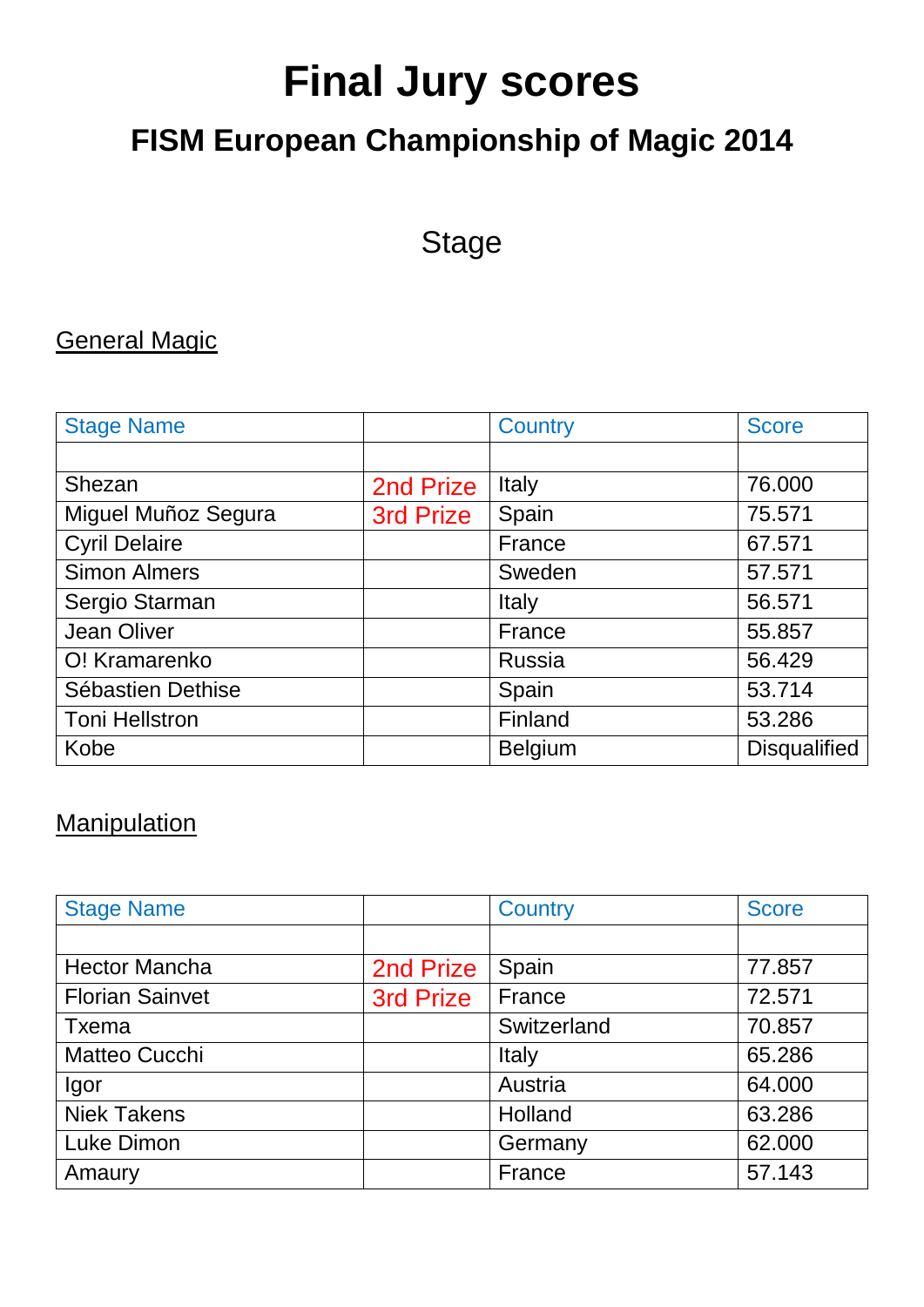## Mental Magic

| <b>Stage Name</b> |                  | Country       | <b>Score</b> |
|-------------------|------------------|---------------|--------------|
|                   |                  |               |              |
| l Ran Gafner      | <b>3rd Prize</b> | <b>Israel</b> | 67.571       |
| Javier Luxor      |                  | Spain         | 59.714       |

#### **Stage Illusions**

| <b>Stage Name</b>  |                  | Country        | <b>Score</b> |
|--------------------|------------------|----------------|--------------|
|                    |                  |                |              |
| <b>Alexis Arts</b> | <b>3rd Prize</b> | Italy          | 63.000       |
| Lorenzo Cristian   |                  | United Kingdom | 55.000       |

#### Comedy Magic

| <b>Stage Name</b>      |                  | Country | <b>Score</b> |
|------------------------|------------------|---------|--------------|
|                        |                  |         |              |
| <b>Vittorio Marino</b> | 2nd Prize        | Italy   | 77.429       |
| Los Taps               | <b>3rd Prize</b> | Spain   | 71.000       |
| Vadim Savenkov         |                  | Russia  | 68.714       |
| The Great Fetuchini    |                  | Spain   | 57.571       |
| Assan                  |                  | Poland  | Disqualified |

# Close Up

#### Card Magic

| <b>Stage Name</b> |                   | Country | <b>Score</b> |
|-------------------|-------------------|---------|--------------|
|                   |                   |         |              |
| Woody Aragon      | 2nd Prize   Spain |         | 76.400       |
| <b>Mario Bove</b> | <b>3rd Prize</b>  | Italy   | 70,000       |